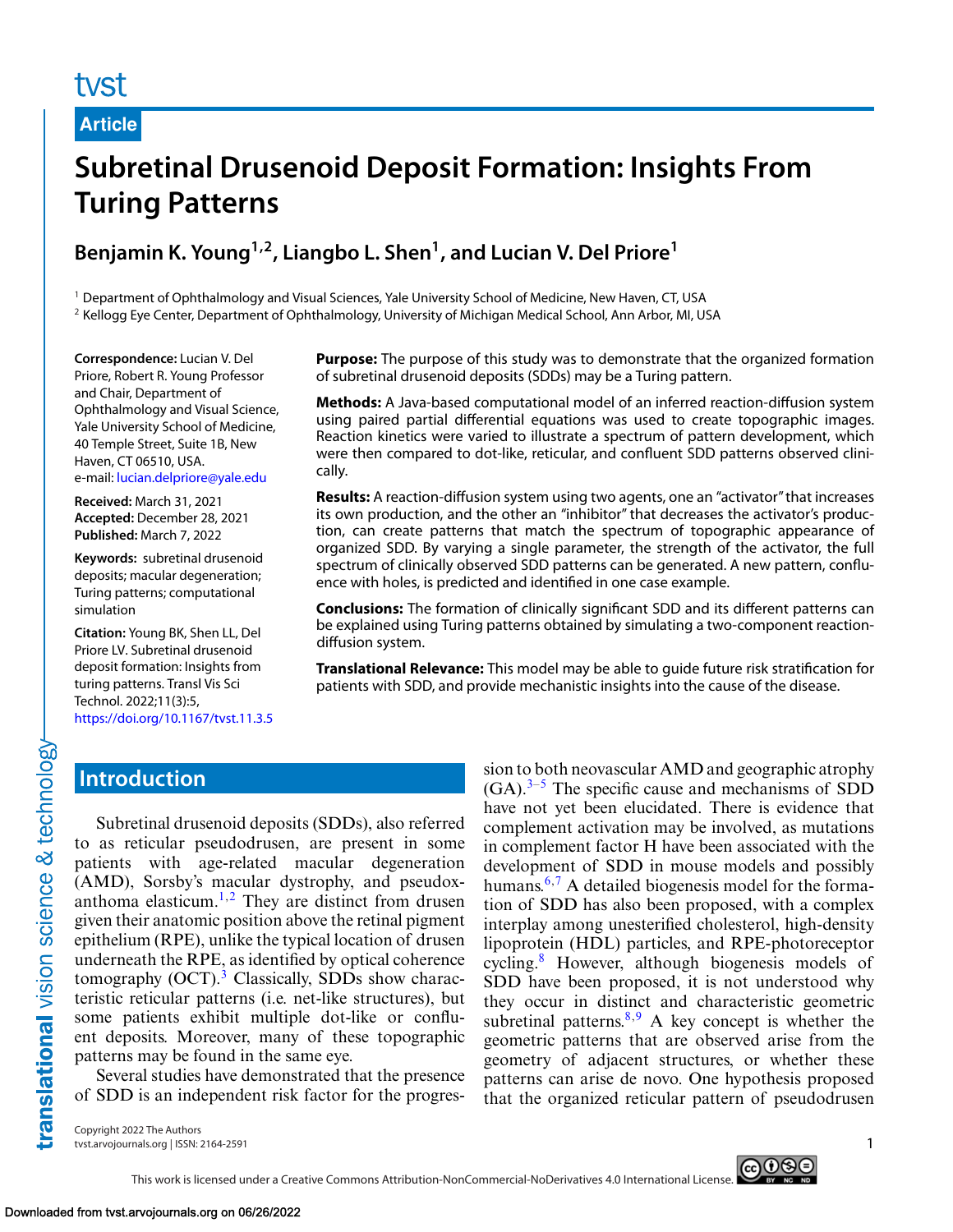<span id="page-1-0"></span>

**Figure 1.** (**A**) Detail of skin pattern of a giant pufferfish, which bears resemblance to **B**. (**B**) A computational simulation for a simple reaction-diffusion system. Image: Chiswick Chap/Wikimedia Commons, used under Creative Commons license (CC BY-SA 3.0).<sup>30</sup>

develops due to the underlying pattern of the choroidal vessels.[10](#page-6-0) However, a stereological study demonstrated that the patterning of choroidal vessels and SDD were independent of one another.<sup>11</sup> Others have suggested that these morphologies may be independent of the geometry of adjacent structures, but without further indication as to why highly organized morphological patterns develop in the subretinal space.<sup>12</sup>

In nature, complex patterns can emerge spontaneously due to physical and chemical forces that may not have an underlying pattern themselves. In 1952, mathematician Alan Turing proposed a framework to explain spontaneous complex pattern formations in nature. $13$  In brief, a two-component system of interacting compounds can generate highly organized patterns if one compound is an activator and the second compound is an inhibitor of the activation reaction[.10](#page-6-0) Prominent examples of Turing patterns in nature include the formation of stripes on zebras, spots on leopards, and the complex skin pattern of puffer fish  $(Fig. 1)$ .<sup>13,14</sup> An experimental example of Turing pattern generation is in the hybridization of the whitespotted char fish, where a range of Turing patterns can be generated by breeding char with different skin patterns.[15](#page-6-0) A prototypical example of a Turing pattern is a simplified predator-prey model involving rabbit and fox populations, where the rabbits (activators) increase their own population by breeding, and the foxes (inhibitors) decrease rabbit population by eating them [\(Fig. 2\)](#page-2-0). Although this is an oversimplification of actual predator-prey dynamics, it is analogous to activators and inhibitors in a reaction-diffusion system to generate a Turing pattern from the distribution of the rabbit population. Turing inferred that, under the right conditions, stable and complex patterns can emerge in such systems. We propose that the morphologies seen in the formation of SDD in the subretinal space are examples of the formation of Turing patterns in this environment. This provides a uniform explanation for the spontaneous development of SDD patterns in the subretinal space and may account for the variation in the observed patterns seen in patients.

#### **Methods**

In a two-component system, we can represent the concentration of each molecule as "u" and "v."

 $u = [Activity at or]$ , or concentration of the activator  $v = [Inhibitor]$ , or concentration of the inhibitor

The concentration of each compound will change as a function of time as well as position in the twodimensional (2D) space due to diffusion; thus, we write $13$ :

$$
\frac{\delta \mathbf{u}}{\delta \mathbf{t}} = f (u, v) + D_u \nabla^2 \mathbf{u}
$$

$$
\frac{\delta \mathbf{v}}{\delta \mathbf{t}} = g (u, v) + D_v \nabla^2 \mathbf{v}
$$

Where the Laplacian operator  $\nabla^2$ , is defined in 2D space as:

$$
\nabla^2 f = \frac{\delta^2 f}{\delta^2 x} + \frac{\delta^2 f}{\delta^2 y}
$$

Where u and v are the concentrations of the diffusible activator and the inhibitor, respectively, f (u, v) and g (u, v) are functions that govern the reaction kinetics between u and v,  $D_u$  and  $D_v$  are diffusion coefficients for each compound, and  $\nabla^2$  is the Laplacian operator that captures the effects of a concentration gradient on spatial diffusion kinetics. For demonstrative purposes, a simple linear example is used; in this case, the reaction kinetic equations can be written in the following forms:

$$
f (u, v) = Au - Bv
$$

$$
g (u, v) = Cu - Dv
$$

Where f  $(u, v)$  describes the changes in production of activator "u" and  $g(u, v)$  describes the changes in production of inhibitor "v"; here, A, B, C, and D are constants governing reaction kinetics.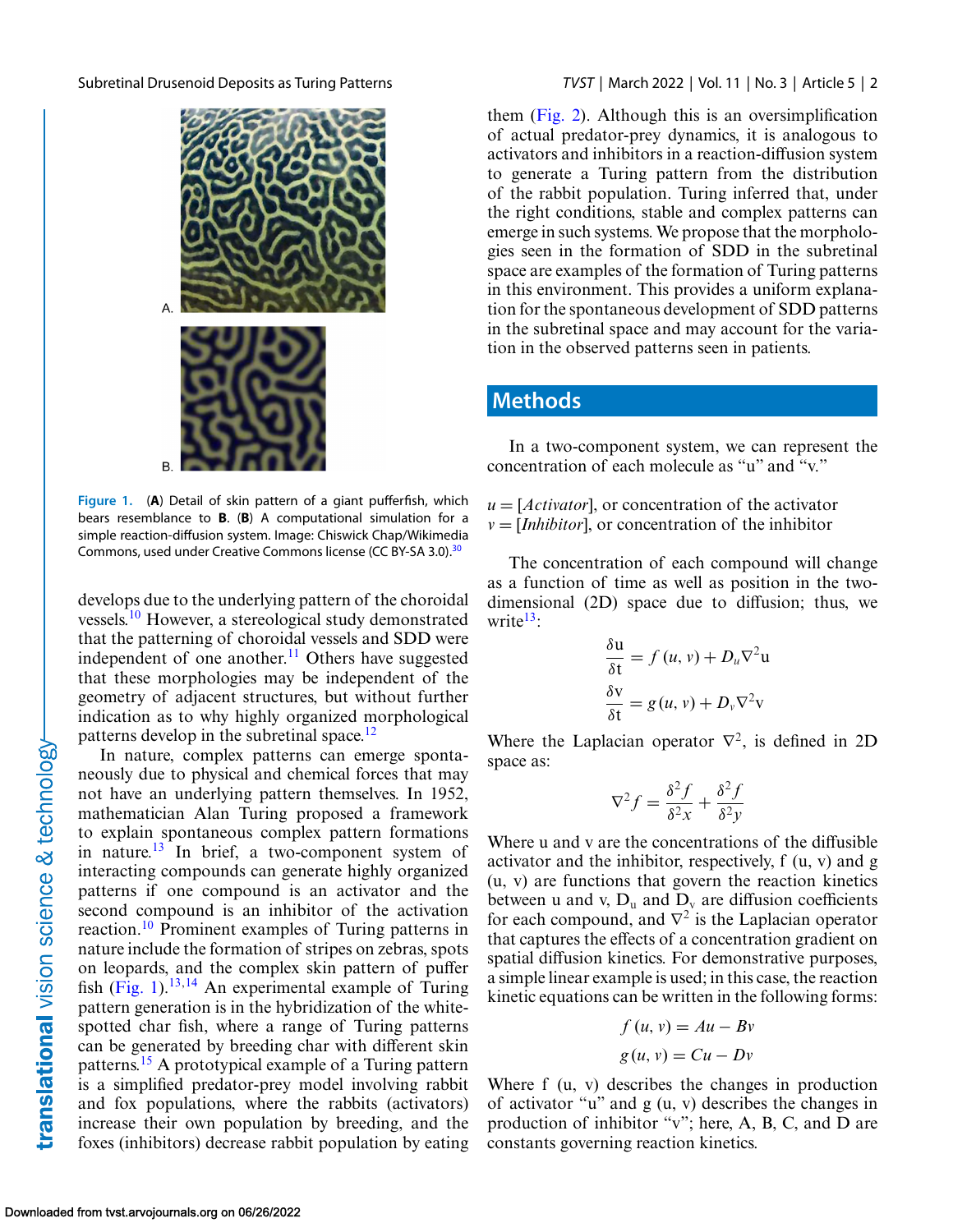<span id="page-2-0"></span>

**Figure 2.** Schematic example of reaction-diffusion systems. *Blue circles* are "rabbits,"which when in proximity, promote production of other rabbits. *Red triangles* are "foxes," which both decrease the local concentration of rabbits by eating them, but also decrease in population when rabbit populations decrease. (**A**) Rabbits are initially randomly distributed. (**B**) Where there are more rabbits, the local concentration of rabbits increases. (**C**) An increase in rabbits leads to an increase in the number of foxes due to the increase in the fox food supply. (**D**) An increase in foxes will decrease the local population of rabbits. Because foxes are faster than rabbits, they tend toward the edges of local concentrations or rabbits (i.e. foxes "diffuse"faster than rabbits). This process repeats, and, under the correct parameters, there are four possible stable equilibria (**E**). The foxes are too effective, and cause extinction among the rabbits (and, ultimately, their own extinction). (**F**) The foxes establish an equilibrium where pockets of rabbit populations are stable. (**G**) The foxes are less effective than in **F**, and they form stable reticulated networks of rabbit populations. These stable populations as in **F** and **G** that result from reaction-diffusion kinetics between at least two factors (**H**). The foxes are insufficiently effective, and the rabbit populations densely cover the area.

This series of equations is easiest understood using the rabbit-fox metaphor as an example (see [Fig. 1\)](#page-1-0); here, "u" refers to the population density of rabbits, and "v" the population density of foxes. The physical meaning of the terms of the above equations are then as follows:

- A\*u is a term that captures the increase in rabbits as they reproduce, because the density of new rabbits depends upon the pre-existing rabbit density;
- B\*v is a term that captures the loss of the rabbit density that are being eaten by the foxes;
- C\*u is a term that captures the density of the fox population. Here, the rabbits are the food supply for the foxes, and thus the number of foxes will increase as the number of rabbits increases (not by the number of foxes); and
- D\*v is a term that captures the decrease in the fox density that occurs due to natural death of the foxes. Here, the loss of density of the foxes or death of foxes is proportional to the number of foxes in the population.

Many programs have been developed to illustrate Turing patterns, using a reaction diffusion simulation.

In this paper, we use a previously published Java-based simulation whose full details are available elsewhere. $\frac{5}{1}$ This program creates an initial condition with initial noise and then uses the above differential equations to determine the behavior of reaction components u and v as a function of time. The default values used in this simulation were used for the purposes of this demonstration, where only the activating parameter "A" was varied to generate a range of possible Turing patterns.

For this demonstration, and to illustrate the effect of increasing the strength of the activator component on pattern formation, we allow parameter A to vary from 0.08 to 0.15 while we hold B, C, D,  $D_u$ , and  $D_v$ constant, at 0.06, 0.04, 0.07, 0, and -0.15, respectively. Our results were compared directly to the appearance described previously of confluent, reticular, and dot conformation pseudodrusen using images from a prior report, and plotted in comparison.[4](#page-5-0)

This paper did not involve human subjects, humanderived materials, or human medical records.

#### **Results**

[Figure 3A](#page-3-0) shows representative fundus photographs with SDD visualization enhanced by selecting the blue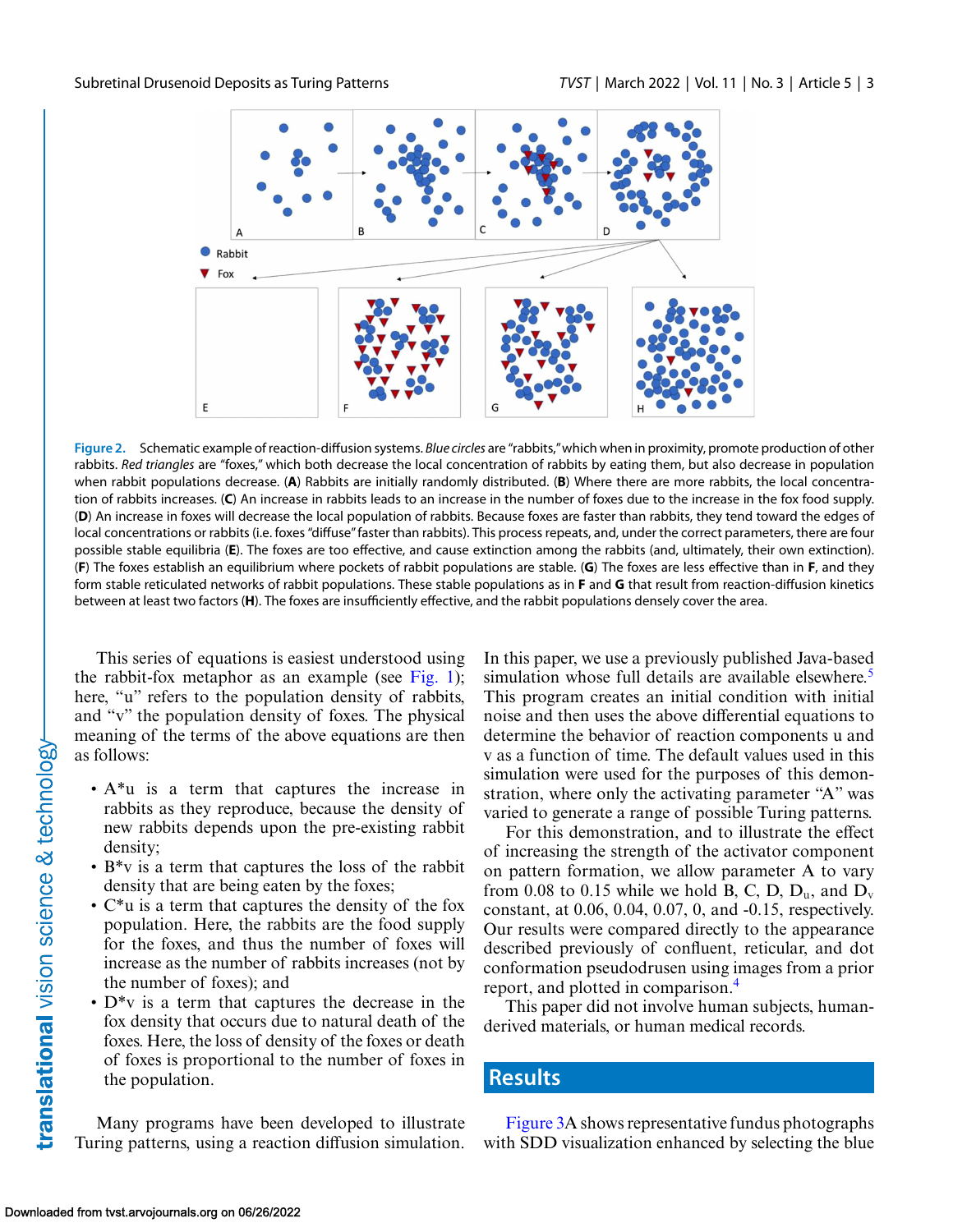<span id="page-3-0"></span>

**Figure 3.** Subretinal drusenoid deposits (SDDs) morphology compared to Turing patterns generated with different values of A, which measures the strength of the activator effect.<sup>[4,](#page-5-0)[14](#page-6-0)</sup> Top images are representative fundus photographs enhanced by including only the blue channel, including a normal control, and with a spectrum of SDD morphology, as presented by Zhou et al. (figures reproduced with permission from the publisher)[.4,](#page-5-0)[31](#page-6-0) *Bottom images* depict Turing patterns expected as we change A, a reaction kinetics parameter. *Yellow* indicates the presence of the activator, where *black* represents its absence[.5](#page-5-0) By changing a single reaction kinetic parameter, all SDD morphologies can be generated. Note that in confluent SDD, small "holes"are observed in the SDD on close inspection, as predicted by the Turing pattern. Images are used with the explicit permission of the publisher.<sup>4</sup>

channel, as presented by Zhou et al. $4$  Figure 3B images depict a Turing pattern that would form a theoretical component "u" as the value of A, the activation parameter is changed where yellow indicates the presence of the "u," and black represents its absence.<sup>[14](#page-6-0)</sup> By changing the value of A, which measures the strength of the activator effect; we can generate all three morphologies for SDD.

In the rabbit-fox model we have used as an illustrative example (see [Fig. 2\)](#page-2-0), "A" represents the rabbit's effectiveness at procreation. As we increase the effect of A, or, in other words, the relative ability for rabbits to reproduce compared to the foxes' ability to eat them, there is a transition from no activator material to a dot pattern, reticular pattern, confluence with holes, and a full confluent pattern.

Note that this Turing pattern simulation predicts a morphology that would be a confluent pattern with holes not represented in previous studies; however, re-inspection of the representative confluent pattern shows the possible appearance of these "holes" within the confluent SDD (Fig. 4, orange inset). Furthermore, the full Turing pattern spectrum can be visualized in this image, from confluent to absence of pseudodrusen material, and the patterns appear in the order predicted by the Turing pattern simulation (see Fig. 4).



**Figure 4.** Zoomed in view of the "Confluent pattern" panel from Figure 3A, demonstrating that all Turing patterns can develop within one eye, and follows the same ordinal pattern as the Turing spectrum. The simulated pattern is shown in the *square box*, matched with the corresponding *colored encircled* area. *Yellow* – confluent pattern, *orange* – confluent with holes, *red* – reticular pattern, *blue* – dot pattern, and *purple* – no pattern. By combinatorics, the chance of this happening at random is 2/5!, or 1.7%.

#### **Discussion**

SDD can appear as several distinct patterns in the subretinal space, yet, to date, there is an incomplete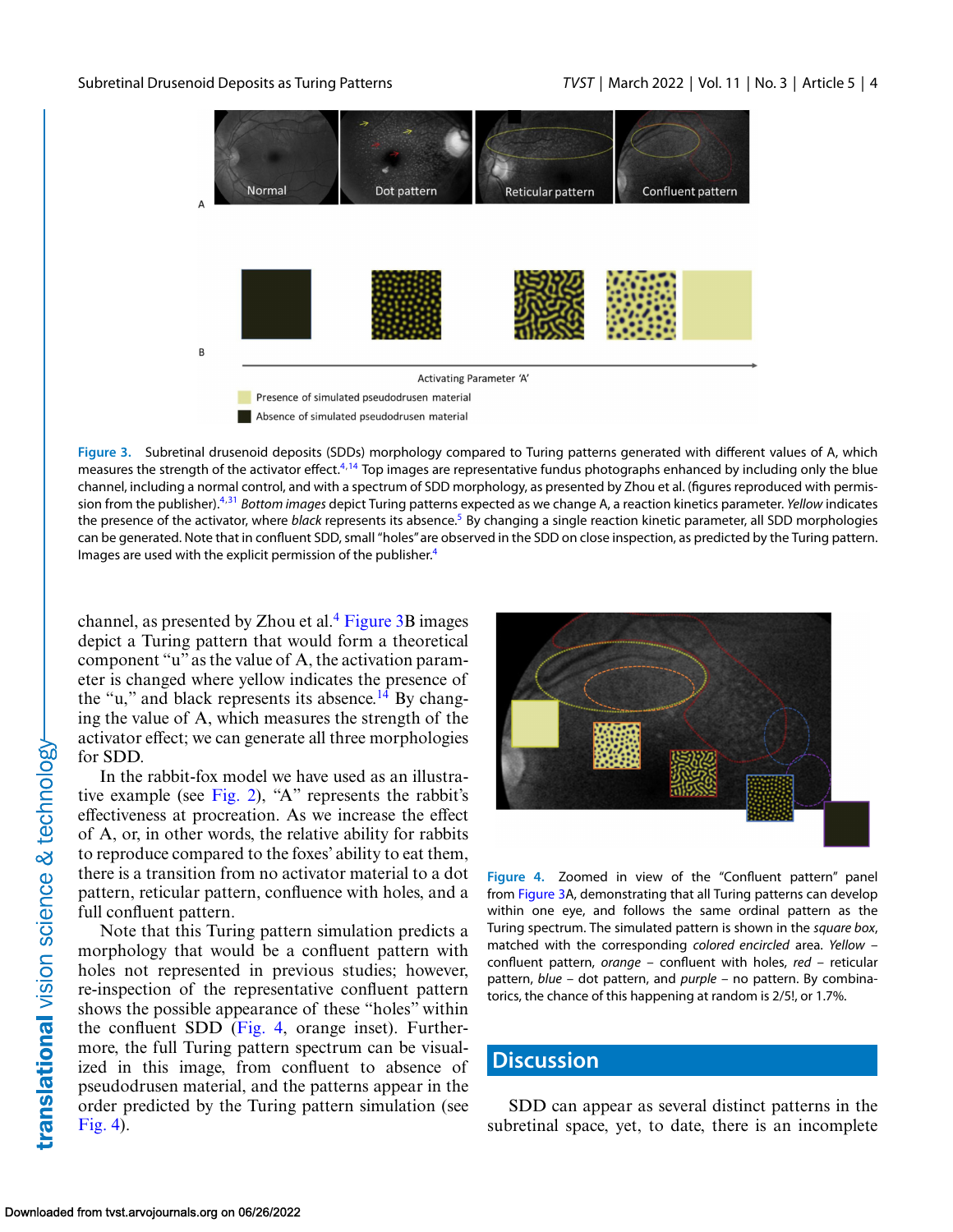understanding of why these morphological patterns emerge. $8,12$  $8,12$  These patterns have previously been characterized as confluent, reticular (i.e. ribbon-like or a network-like structure), or multiple dots. In this paper, we demonstrate a mechanism by which the morphological features seen in the distribution of SDD could arise spontaneously, without reliance on an underlying pattern of cells in the retina, RPE, or choroid. Thus, SDD development could be spontaneous Turing patterns arising from the presence of a yet unknown activator and inhibitor agents. In our model, Turing patterns that resemble the full spectrum of SDD morphology were simulated using only two partial differential equations with simple assumptions; namely, that an activator is present and that there is an inhibitor that decreases the amount of the activator.

No organized pattern is seen when the strength of the activator is too high or too low. A low value of A (i.e. activator strength) when other parameters, including strength of the inhibitor, are held constant implies that the activator effect will be overwhelmed by the inhibitor, and no pattern will develop. Similarly, a high level of A indicates that there is overwhelming activation, which would be consistent with a confluent buildup of subretinal drusenoid deposit, as seen in the confluent pattern (see [Fig. 3\)](#page-3-0). For intermediate values of reaction inhibition, our model generates the two other major morphological categories of SDD, dot and reticular.

Several additional pieces of evidence suggest that the spontaneous development of SDD morphology is an example of a Turing pattern. For example, SDDs tend to increase in anterior-posterior height over time, but not width. $3$  This suggests an underlying 2D waveform driving SDD formation remains stable, even as more material accumulates in the subretinal space. This suggests that the pattern of SDD formation is an organized process over time, as opposed to a disorganized process, as may be the case in age-related accumulation of drusen in the sub-RPE space. Not all spots or deposits that arise in the subretinal or sub-RPE space would be expected to arise from Turing patterns, as not all "spots" that occur in the real world develop on this basis. Notably, other spots, such as drusen, do not show the high organization of reticular pseudodrusen or SDD, suggesting that drusen form by another, more random mechanism of spot formation. However, this analysis did not specifically analyze drusen.

It is important to note that different SDD patterns can be seen within the same retina. This implies that within the same patient, there can be significant regional topographic variation in inhibition of the formation of SDD. In one example from the literature, the full spectrum of the Turing pattern simulation can be seen in the same retina, with patterns arising in the same sequence predicted by the simulation (see Fig. [4\). In addition, the balance between the activator and](#page-3-0) inhibitor changes with age, because SDDs accumulate in patients as a function of age and are seldom seen in young adults. This implies that the reaction parameters change with patient age, or that the SDD accumulation is very slow and gradual.

Our model demonstrates that a reaction-diffusion system may exist to drive SDD formation, which can provide other investigators an understanding of SDD patterns as occurring along a spectrum and organizing future study of SDD characteristics in this order. However, this model does not allow us to identity the specific molecular activator or inhibitor of SDD formation. The biogenesis model for SDD formation expounded upon by Curcio et al., based on histologic analysis of SDD, also does not have immediate suggestions for activator-inhibitor candidates. $8,9$  Additional studies are required to identify the molecular basis of SDD formation in the subretinal space.

SDDs have been demonstrated to independently increase the risk ratio of developing advanced AMD, including both neovascular AMD and geographic atrophy.<sup>3,4[,16–19](#page-6-0)</sup> Some activation-inhibition systems have been implicated previously as risk factors for the development of advanced AMD, including the complement system, which has careful regulation through activator-inhibitor feedback systems. For example, complement factor H, whose gene may predispose some patients to developing AMD, is an important inhibitor of the alternate complement pathway. $20$ In mouse models, an absence of *CFH* leads to an organized accumulation of subretinal deposits in a dotlike conformation that appears to mimic some aspects of SDD in humans. Ultimately, this leads to significant downstream effects, including the upregulation of  $C3<sup>6</sup>$  One study found variation in the distribution of CFH I62V polymorphisms between patients with dot-dominant and dot-reticular patterns (termed dot-ribbon, in this study).<sup>[7](#page-5-0)</sup> However, there is conflict in the literature on whether this I62V polymorphism, and the Y402H variant, which is also associated with AMD, actually have higher prevalence in patients with subretinal drusenoid deposits. $21-24$ 

Another possibility that may fit this activatorinhibitor system involves the vitamin A and retinoid cycles, which have previously been suggested to drive SDD formation based on OCT findings.<sup>[12](#page-6-0)</sup> Specifically, vitamin A deficiency can cause subretinal, organized reticular patterns.<sup>[25,26](#page-6-0)</sup> A defect of retinoid metabolism includes retinitis punctata albescens, which is caused by a mutation in retinaldehyde binding protein 1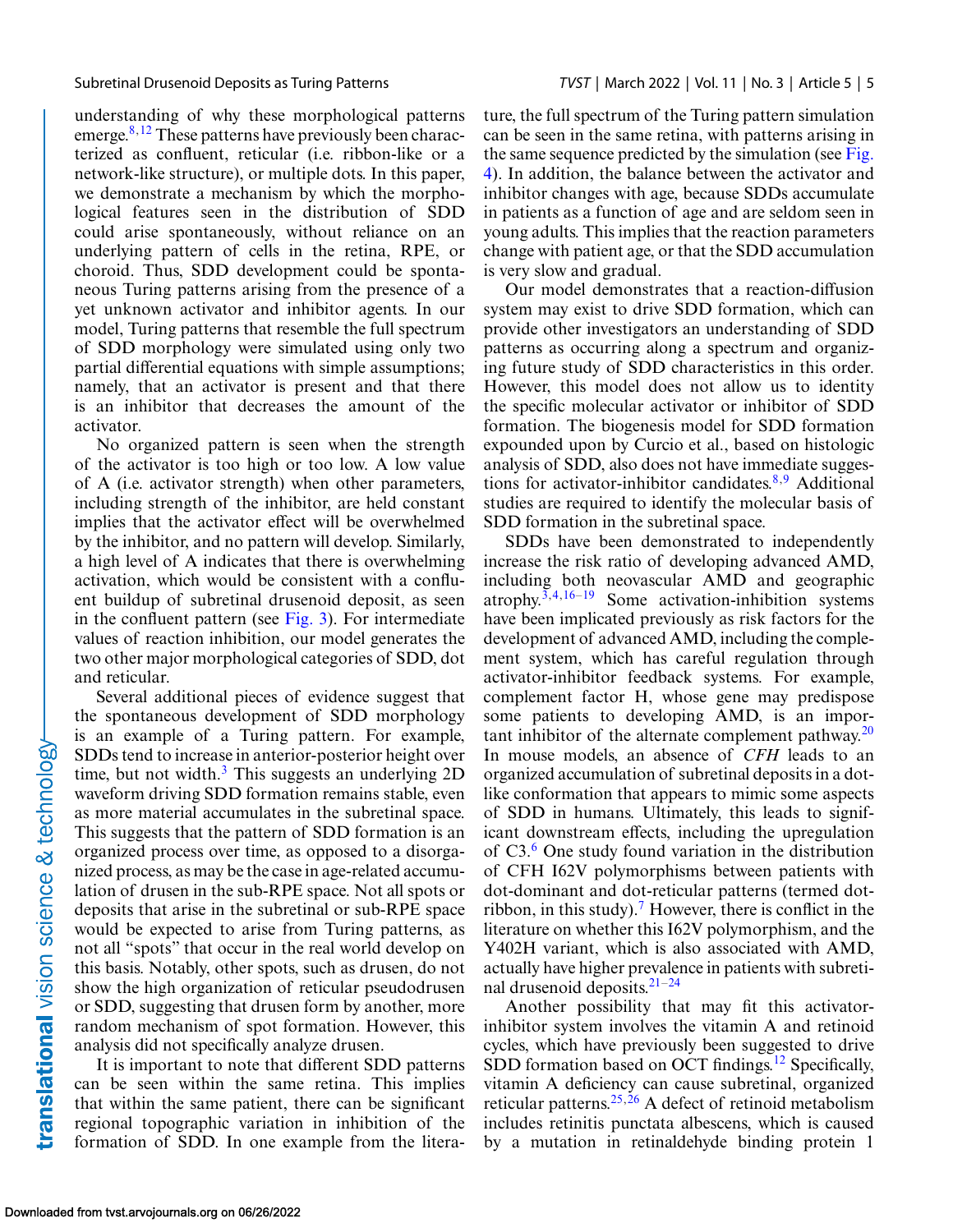<span id="page-5-0"></span>

(RLBP1), and fundus albipunctatus can be caused by mutations in the gene for retinol dehydrogenase 5 (RDH5), which participates in 11-cis-retinal synthesis. Both diseases have characteristic, highly organized dotlike subretinal lesions, and, in some cases, peripheral reticular patterns.[27](#page-6-0) Here, disruption of the production and consumption in the retinoid cycle of 11-cis retinal may serve as the activator-inhibitor roles that would result in Turing pattern formation. It is important to note that other diseases can exhibit SDD, including Sorsby's macular dystrophy and pseudoxanthoma elasticum.<sup>2[,28](#page-6-0)</sup> The fact that SDD may occur in a range of diseases suggests that the mechanism causing SDD are generalized, and possibly not disease specific.

There are intrinsic limitations to the current study. First, an incomplete understanding of the molecular basis of SDD formation makes it impossible to determine the exact reaction equations' parameters at the current time.<sup>3</sup> Ideally, a more biologically specific formula would be specified, such as Michaelis-Menten equations. However, the substrates of the proposed reaction-diffusion system are unknown, and thus we have chosen to present the most general form of the equations driving Turing pattern formation. Second, a criticism of Turing pattern modeling in biological organisms is that they form over a narrow range of reaction parameters. In skin patterning, this criticism may be countered by allowing for evolutionary fine tuning of such parameters as there can be selection pressure associated with skin patterning. Here, however, no known evolutionary advantage is served by having SDD, but fine tuning may still be present as SDDs are only present in the small subset of the adult population (for example, one study found a prevalence of  $5.06\%$  in individuals 65 years or older).<sup>29</sup> Third, some studies have suggested that an alternate explanation may be that different patterns of SDD represent different disease processes.<sup>[12](#page-6-0)</sup> However, this is unlikely because multiple patterns have been noted adjacent to each other in the same eye. Importantly, the clinical impact of this finding is still limited, but it may ultimately provide insight into the possible underlying mechanism for SDD formation. It is clinically interesting that the risk ratio of geographic atrophy for each pattern also follows the same order as the Turing pattern spectrum, with risk ratios for neovascular AMD following the opposite direction.4 The significance of this finding is worthy of further investigation. Finally, whereas this model provides translational relevance by possibly explaining the variation in SDD patterns, in its present state, it does not explain all features of SDD, such as the tendency toward fovea sparing, or increased prevalence in women. $3$ 

### **Acknowledgments**

Disclosure: **B.K. Young**, None; **L.L. Shen**, Boehringer Ingelheim (C); **L.V. Del Priore**, Boehringer Ingelheim (C); Scientific advisory board - Tissue Regeneration Sciences; LambdaVision, Cavthe Rx; Scientific advisor - Seeing Medicines; Research through university - Stealth Pharmaceuticals

## **References**

- 1. Spaide RF. Colocalization of pseudodrusen and subretinal drusenoid deposits using high-density en face spectral domain optical coherence tomography. *Retina*. 2014;34:2336–2345.
- 2. Gliem M, Hendig D, Finger RP, Holz FG, Charbel IP. Reticular Pseudodrusen Associated With a Diseased Bruch Membrane in Pseudoxanthoma Elasticum. *JAMA Ophthalmol*. 2015;133:581–588.
- 3. Spaide RF, Ooto S, Curcio CA. Subretinal drusenoid deposits AKA pseudodrusen. *Surv Ophthalmol*. 2018;63:782–815.
- 4. Zhou Q, Daniel E, Maguire MG, et al. Pseudodrusen and Incidence of Late Age-Related Macular Degeneration in Fellow Eyes in the Comparison of Age-Related Macular Degeneration Treatments Trials. *Ophthalmology*. 2016;123:1530–1540.
- 5. Zweifel SA, Imamura Y, Spaide TC, Fujiwara T, Spaide RF. Prevalence and Significance of Subretinal Drusenoid Deposits (Reticular Pseudodrusen) in Age-Related Macular Degeneration. *Ophthalmology*. 2010;117:1775–1781.
- 6. Ufret-Vincenty RL, Aredo B, Liu X, et al. Transgenic Mice Expressing Variants of Complement Factor H Develop AMD-like Retinal Findings. *Invest Ophthalmol Vis Sci*. 2010;51:5878–5887.
- 7. Elfandi S, Ooto S, Ueda-Arakawa N, et al. Clinical and Genetic Characteristics of Japanese Patients with Age-Related Macular Degeneration and Pseudodrusen. *Ophthalmology*. 2016;123:2205– 2212.
- 8. Curcio CA, Messinger JD, Sloan KR, McGwin G, Medeiros NE, Spaide RF. Subretinal drusenoid deposits in non-neovascular age-related macular degeneration: morphology, prevalence, topography, and biogenesis model. *Retina*. 2013;33:265– 276.
- 9. Chen L, Messinger JD, Zhang Y, Spaide RF, Freund KB, Curcio CA. Subretinal drusenoid deposit in age-related macular degeneration: histologic insights into initiation, progression to atrophy, and imaging. *Retina*. 2020;40:618–631.